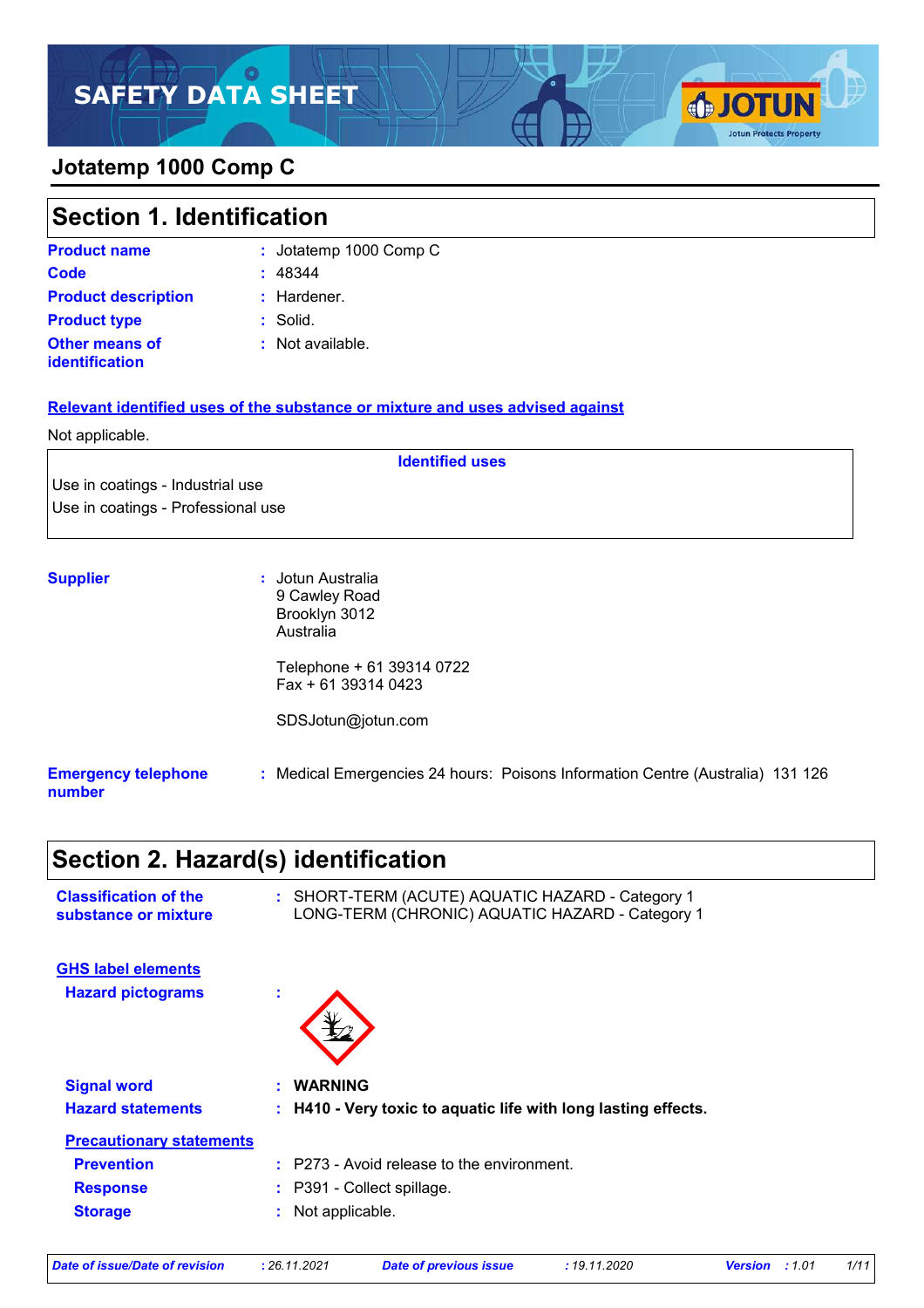# **Section 2. Hazard(s) identification**

| <b>Disposal</b>                                        | : P501 - Dispose of contents and container in accordance with all local, regional,<br>national and international regulations. |
|--------------------------------------------------------|-------------------------------------------------------------------------------------------------------------------------------|
| <b>Supplemental label</b><br><b>elements</b>           | : Not applicable.                                                                                                             |
| Other hazards which do<br>not result in classification | : None known.                                                                                                                 |

### **Section 3. Composition and ingredient information**

| Substance/mixture                | : Mixture        |
|----------------------------------|------------------|
| Other means of<br>identification | : Not available. |

#### **CAS number/other identifiers**

| <b>CAS number</b>      | : Not applicable. |
|------------------------|-------------------|
| <b>EC</b> number       | : Mixture.        |
| <b>Product code</b>    | : 48344           |
| <b>Ingredient name</b> |                   |
| zinc<br>$\frac{1}{2}$  |                   |

zinc ≥90 7440-66-6 zinc oxide  $\vert$  ≤3  $\vert$  1314-13-2  $\vert$  1314-13-2  $\vert$ **CAS number % (w/w)**

**There are no additional ingredients present which, within the current knowledge of the supplier and in the concentrations applicable, are classified as hazardous to health or the environment and hence require reporting in this section.**

**Occupational exposure limits, if available, are listed in Section 8.**

## **Section 4. First aid measures**

| <b>Description of necessary first aid measures</b> |                                                                                                                                                                                                                                                                                                                                                                                                                                                                                                                                                                                                                                                                                                                                                                                                                              |
|----------------------------------------------------|------------------------------------------------------------------------------------------------------------------------------------------------------------------------------------------------------------------------------------------------------------------------------------------------------------------------------------------------------------------------------------------------------------------------------------------------------------------------------------------------------------------------------------------------------------------------------------------------------------------------------------------------------------------------------------------------------------------------------------------------------------------------------------------------------------------------------|
| <b>Eye contact</b>                                 | : Immediately flush eyes with plenty of water, occasionally lifting the upper and lower<br>eyelids. Check for and remove any contact lenses. Continue to rinse for at least 10<br>minutes. Get medical attention if irritation occurs.                                                                                                                                                                                                                                                                                                                                                                                                                                                                                                                                                                                       |
| <b>Inhalation</b>                                  | : Remove victim to fresh air and keep at rest in a position comfortable for breathing.<br>If not breathing, if breathing is irregular or if respiratory arrest occurs, provide<br>artificial respiration or oxygen by trained personnel. It may be dangerous to the<br>person providing aid to give mouth-to-mouth resuscitation. Get medical attention if<br>adverse health effects persist or are severe. If unconscious, place in recovery<br>position and get medical attention immediately. Maintain an open airway. Loosen<br>tight clothing such as a collar, tie, belt or waistband.                                                                                                                                                                                                                                 |
| <b>Skin contact</b>                                | : Flush contaminated skin with plenty of water. Remove contaminated clothing and<br>shoes. Get medical attention if symptoms occur. Wash clothing before reuse.<br>Clean shoes thoroughly before reuse.                                                                                                                                                                                                                                                                                                                                                                                                                                                                                                                                                                                                                      |
| <b>Ingestion</b>                                   | : Wash out mouth with water. Remove dentures if any. Remove victim to fresh air<br>and keep at rest in a position comfortable for breathing. If material has been<br>swallowed and the exposed person is conscious, give small quantities of water to<br>drink. Stop if the exposed person feels sick as vomiting may be dangerous. Do not<br>induce vomiting unless directed to do so by medical personnel. If vomiting occurs,<br>the head should be kept low so that vomit does not enter the lungs. Get medical<br>attention if adverse health effects persist or are severe. Never give anything by<br>mouth to an unconscious person. If unconscious, place in recovery position and get<br>medical attention immediately. Maintain an open airway. Loosen tight clothing such<br>as a collar, tie, belt or waistband. |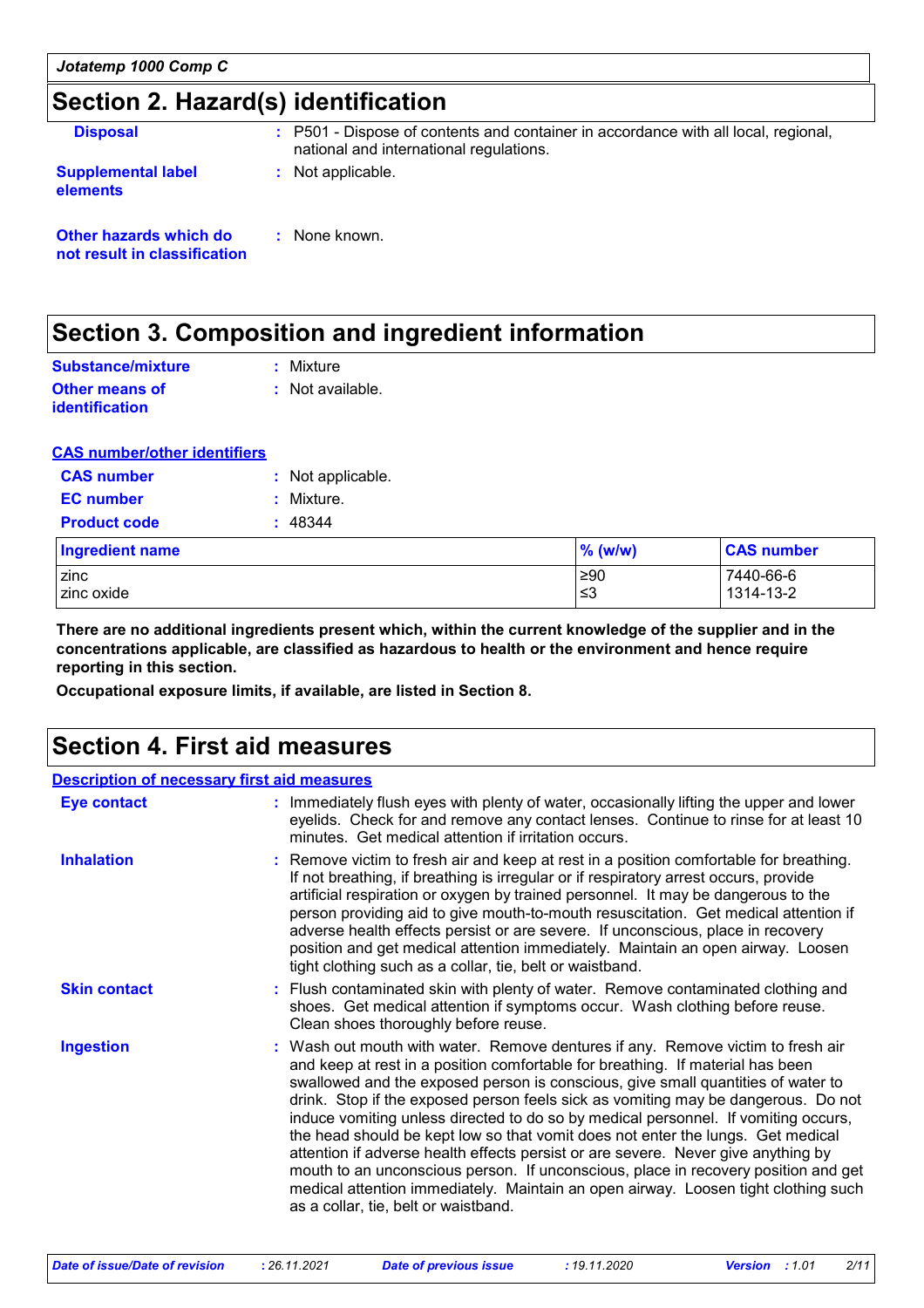# **Section 4. First aid measures**

| <b>Most important symptoms/effects, acute and delayed</b> |                                                                                                                                                                               |
|-----------------------------------------------------------|-------------------------------------------------------------------------------------------------------------------------------------------------------------------------------|
| <b>Potential acute health effects</b>                     |                                                                                                                                                                               |
| Eye contact                                               | : No known significant effects or critical hazards.                                                                                                                           |
| <b>Inhalation</b>                                         | : No known significant effects or critical hazards.                                                                                                                           |
| <b>Skin contact</b>                                       | : No known significant effects or critical hazards.                                                                                                                           |
| <b>Ingestion</b>                                          | : No known significant effects or critical hazards.                                                                                                                           |
| <b>Over-exposure signs/symptoms</b>                       |                                                                                                                                                                               |
| Eye contact                                               | : No specific data.                                                                                                                                                           |
| <b>Inhalation</b>                                         | : No specific data.                                                                                                                                                           |
| <b>Skin contact</b>                                       | : No specific data.                                                                                                                                                           |
| <b>Ingestion</b>                                          | : No specific data.                                                                                                                                                           |
|                                                           | Indication of immediate medical attention and special treatment needed, if necessary                                                                                          |
| <b>Notes to physician</b>                                 | : Treat symptomatically. Contact poison treatment specialist immediately if large<br>quantities have been ingested or inhaled.                                                |
| <b>Specific treatments</b>                                | : No specific treatment.                                                                                                                                                      |
| <b>Protection of first-aiders</b>                         | : No action shall be taken involving any personal risk or without suitable training. It<br>may be dangerous to the person providing aid to give mouth-to-mouth resuscitation. |

**See toxicological information (Section 11)**

# **Section 5. Firefighting measures**

| <b>Extinguishing media</b>                               |                                                                                                                                                                                                                  |
|----------------------------------------------------------|------------------------------------------------------------------------------------------------------------------------------------------------------------------------------------------------------------------|
| <b>Suitable extinguishing</b><br>media                   | : Use an extinguishing agent suitable for the surrounding fire.                                                                                                                                                  |
| <b>Unsuitable extinguishing</b><br>media                 | : None known.                                                                                                                                                                                                    |
| <b>Specific hazards arising</b><br>from the chemical     | : This material is very toxic to aquatic life with long lasting effects. Fire water<br>contaminated with this material must be contained and prevented from being<br>discharged to any waterway, sewer or drain. |
| <b>Hazardous thermal</b><br>decomposition products       | : Decomposition products may include the following materials:<br>metal oxide/oxides                                                                                                                              |
| <b>Special protective actions</b><br>for fire-fighters   | : Promptly isolate the scene by removing all persons from the vicinity of the incident if<br>there is a fire. No action shall be taken involving any personal risk or without<br>suitable training.              |
| <b>Special protective</b><br>equipment for fire-fighters | : Fire-fighters should wear appropriate protective equipment and self-contained<br>breathing apparatus (SCBA) with a full face-piece operated in positive pressure<br>mode.                                      |

### **Section 6. Accidental release measures**

### **Personal precautions, protective equipment and emergency procedures**

| For non-emergency<br>personnel | : No action shall be taken involving any personal risk or without suitable training.<br>Evacuate surrounding areas. Keep unnecessary and unprotected personnel from<br>entering. Do not touch or walk through spilt material. Provide adequate ventilation.<br>Wear appropriate respirator when ventilation is inadequate. Put on appropriate<br>personal protective equipment. |
|--------------------------------|---------------------------------------------------------------------------------------------------------------------------------------------------------------------------------------------------------------------------------------------------------------------------------------------------------------------------------------------------------------------------------|
| For emergency responders       | : If specialised clothing is required to deal with the spillage, take note of any<br>information in Section 8 on suitable and unsuitable materials. See also the<br>information in "For non-emergency personnel".                                                                                                                                                               |

| Date of issue/Date of revision | : 26.11.2021 | Date of previous issue | : 19.11.2020 | <b>Version</b> : 1.01 | 3/11 |
|--------------------------------|--------------|------------------------|--------------|-----------------------|------|
|--------------------------------|--------------|------------------------|--------------|-----------------------|------|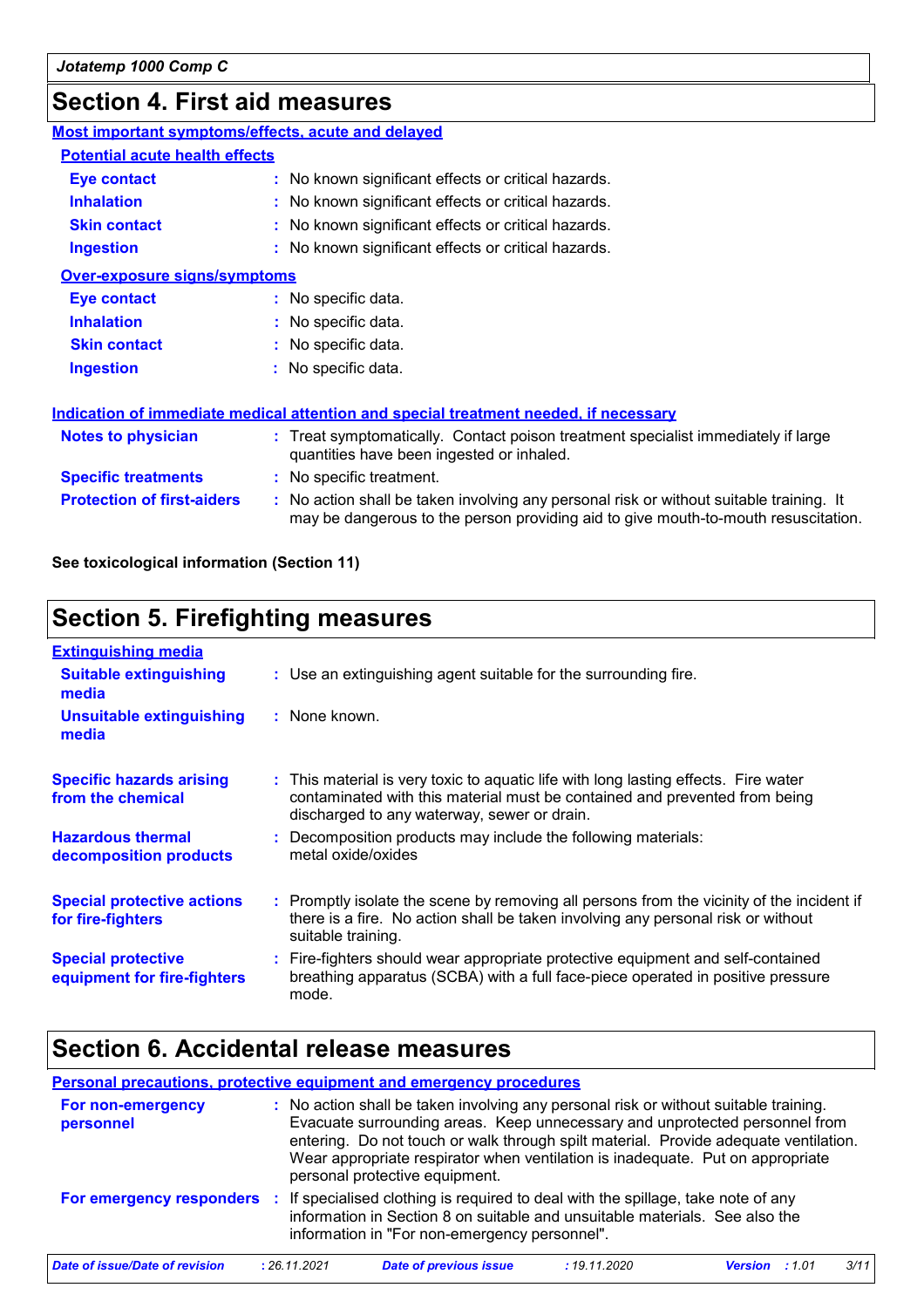### **Section 6. Accidental release measures**

| <b>Environmental precautions</b>                            | : Avoid dispersal of spilt material and runoff and contact with soil, waterways, drains<br>and sewers. Inform the relevant authorities if the product has caused environmental<br>pollution (sewers, waterways, soil or air). Water polluting material. May be harmful<br>to the environment if released in large quantities. Collect spillage.                                        |
|-------------------------------------------------------------|----------------------------------------------------------------------------------------------------------------------------------------------------------------------------------------------------------------------------------------------------------------------------------------------------------------------------------------------------------------------------------------|
| <b>Methods and material for containment and cleaning up</b> |                                                                                                                                                                                                                                                                                                                                                                                        |
| <b>Small spill</b>                                          | : Move containers from spill area. Vacuum or sweep up material and place in a<br>designated, labelled waste container. Dispose of via a licensed waste disposal<br>contractor.                                                                                                                                                                                                         |
| <b>Large spill</b>                                          | : Move containers from spill area. Approach the release from upwind. Prevent entry<br>into sewers, water courses, basements or confined areas. Vacuum or sweep up<br>material and place in a designated, labelled waste container. Dispose of via a<br>licensed waste disposal contractor. Note: see Section 1 for emergency contact<br>information and Section 13 for waste disposal. |

## **Section 7. Handling and storage**

The information in this section contains generic advice and guidance. The list of Identified Uses in Section 1 should be consulted for any available use-specific information provided in the Exposure Scenario(s).

#### **Precautions for safe handling**

| <b>Protective measures</b>                                                       | : Put on appropriate personal protective equipment (see Section 8). Do not ingest.<br>Avoid contact with eyes, skin and clothing. Avoid release to the environment. Keep<br>in the original container or an approved alternative made from a compatible material,<br>kept tightly closed when not in use. Empty containers retain product residue and<br>can be hazardous. Do not reuse container.                                                                                                                                                                                  |
|----------------------------------------------------------------------------------|-------------------------------------------------------------------------------------------------------------------------------------------------------------------------------------------------------------------------------------------------------------------------------------------------------------------------------------------------------------------------------------------------------------------------------------------------------------------------------------------------------------------------------------------------------------------------------------|
| <b>Advice on general</b><br>occupational hygiene                                 | : Eating, drinking and smoking should be prohibited in areas where this material is<br>handled, stored and processed. Workers should wash hands and face before<br>eating, drinking and smoking. Remove contaminated clothing and protective<br>equipment before entering eating areas. See also Section 8 for additional<br>information on hygiene measures.                                                                                                                                                                                                                       |
| <b>Conditions for safe storage,</b><br>including any<br><b>incompatibilities</b> | : Store in accordance with local regulations. Store in original container protected<br>from direct sunlight in a dry, cool and well-ventilated area, away from incompatible<br>materials (see Section 10) and food and drink. Keep container tightly closed and<br>sealed until ready for use. Containers that have been opened must be carefully<br>resealed and kept upright to prevent leakage. Do not store in unlabelled containers.<br>Use appropriate containment to avoid environmental contamination. See Section 10<br>for incompatible materials before handling or use. |

See Technical Data Sheet / packaging for further information.

# **Section 8. Exposure controls and personal protection**

The information in this section contains generic advice and guidance. The list of Identified Uses in Section 1 should be consulted for any available use-specific information provided in the Exposure Scenario(s).

### **Control parameters**

**Occupational exposure limits**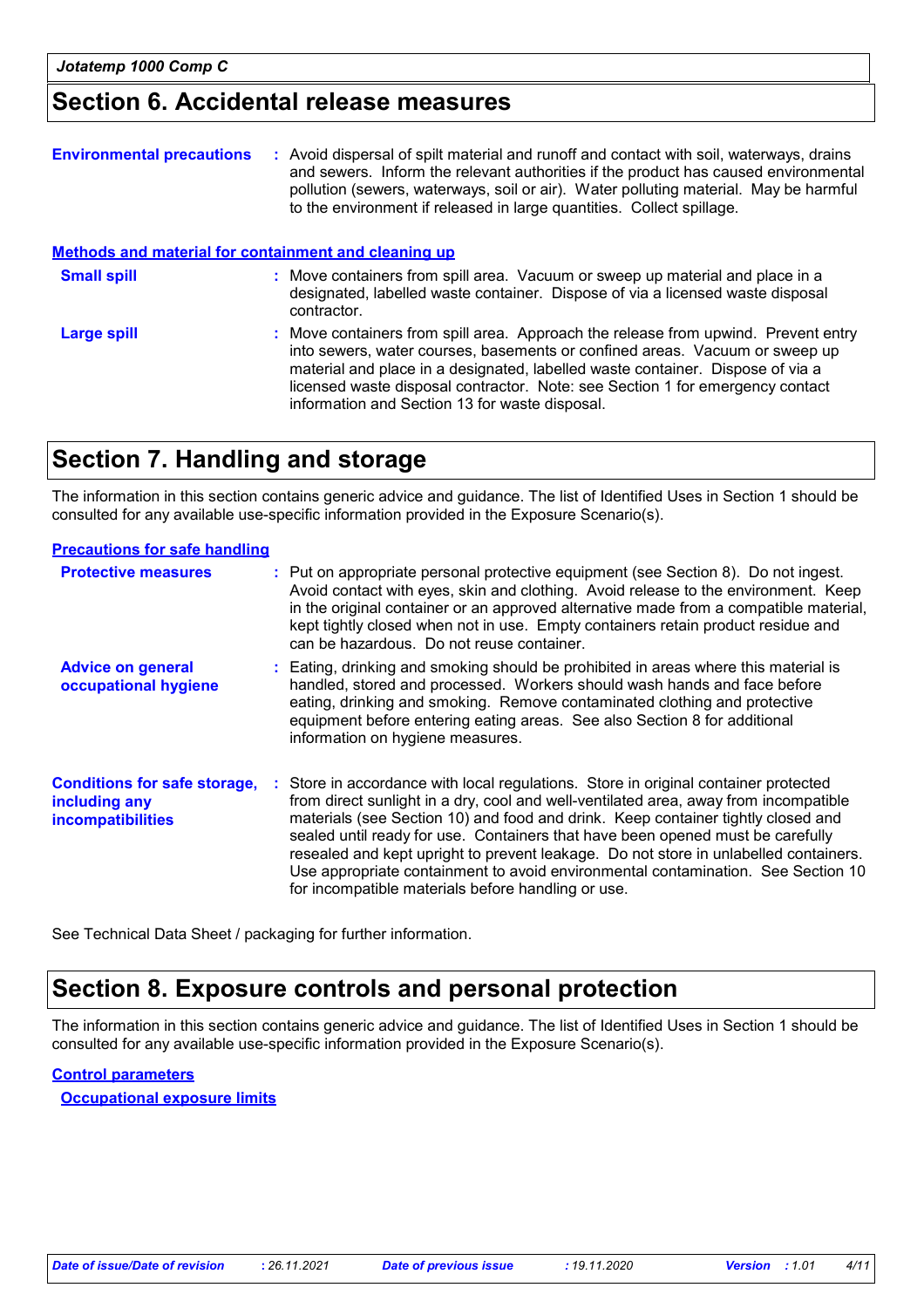### **Section 8. Exposure controls and personal protection**

| <b>Ingredient name</b> | <b>Exposure limits</b>                                                                                                                                                                                                                                                                                                                                            |
|------------------------|-------------------------------------------------------------------------------------------------------------------------------------------------------------------------------------------------------------------------------------------------------------------------------------------------------------------------------------------------------------------|
| zinc                   | DFG MAC-values list (Germany, 8/2020).<br>TWA: 2 mg/m <sup>3</sup> 8 hours. Form: inhalable<br>fraction<br>PEAK: 4 mg/m <sup>3</sup> , 4 times per shift, 15<br>minutes. Form: inhalable fraction<br>PEAK: $0.4 \text{ mg/m}^3$ , 4 times per shift, 15<br>minutes. Form: respirable fraction<br>TWA: 0.1 mg/m <sup>3</sup> 8 hours. Form: respirable<br>fraction |
| zinc oxide             | Safe Work Australia (Australia, 12/2019).<br>TWA: 10 mg/m <sup>3</sup> 8 hours. Form: Dust<br>STEL: 10 mg/m <sup>3</sup> 15 minutes. Form: Fume<br>TWA: 5 mg/m <sup>3</sup> 8 hours. Form: Fume                                                                                                                                                                   |

| $\frac{1}{2}$ is propriated on spins of this | . Ocean general remaindirem bilogia de campionit to common nomici chipocale to allochile                                                                                                                                                                                                                                        |
|----------------------------------------------|---------------------------------------------------------------------------------------------------------------------------------------------------------------------------------------------------------------------------------------------------------------------------------------------------------------------------------|
| controls                                     | contaminants.                                                                                                                                                                                                                                                                                                                   |
| <b>Environmental exposure</b><br>controls    | : Emissions from ventilation or work process equipment should be checked to ensure<br>they comply with the requirements of environmental protection legislation. In some<br>cases, fume scrubbers, filters or engineering modifications to the process<br>equipment will be necessary to reduce emissions to acceptable levels. |

| Individual protection measures |
|--------------------------------|
|--------------------------------|

| <b>Hygiene measures</b>    | : Wash hands, forearms and face thoroughly after handling chemical products, before<br>eating, smoking and using the lavatory and at the end of the working period.<br>Appropriate techniques should be used to remove potentially contaminated clothing.<br>Wash contaminated clothing before reusing. Ensure that eyewash stations and<br>safety showers are close to the workstation location.                                                                                                                                                                                                           |
|----------------------------|-------------------------------------------------------------------------------------------------------------------------------------------------------------------------------------------------------------------------------------------------------------------------------------------------------------------------------------------------------------------------------------------------------------------------------------------------------------------------------------------------------------------------------------------------------------------------------------------------------------|
| <b>Eye/face protection</b> | : Safety eyewear complying to EN 166 should be used when a risk assessment<br>indicates this is necessary to avoid exposure to liquid splashes, mists, gases or<br>dusts. If contact is possible, the following protection should be worn, unless the<br>assessment indicates a higher degree of protection: safety glasses with side-<br>shields.                                                                                                                                                                                                                                                          |
| <b>Skin protection</b>     |                                                                                                                                                                                                                                                                                                                                                                                                                                                                                                                                                                                                             |
| <b>Hand protection</b>     | : Chemical-resistant, impervious gloves complying with an approved standard should<br>be worn at all times when handling chemical products if a risk assessment indicates<br>this is necessary. Considering the parameters specified by the glove manufacturer,<br>check during use that the gloves are still retaining their protective properties. It<br>should be noted that the time to breakthrough for any glove material may be<br>different for different glove manufacturers. In the case of mixtures, consisting of<br>several substances, the protection time of the gloves cannot be accurately |

estimated. There is no one glove material or combination of materials that will give unlimited resistance to any individual or combination of chemicals.

The breakthrough time must be greater than the end use time of the product. The instructions and information provided by the glove manufacturer on use, storage, maintenance and replacement must be followed.

Gloves should be replaced regularly and if there is any sign of damage to the glove material.

Always ensure that gloves are free from defects and that they are stored and used correctly.

The performance or effectiveness of the glove may be reduced by physical/chemical damage and poor maintenance.

Barrier creams may help to protect the exposed areas of the skin but should not be applied once exposure has occurred.

Wear suitable gloves tested to EN374.

Recommended, gloves(breakthrough time) > 8 hours: nitrile rubber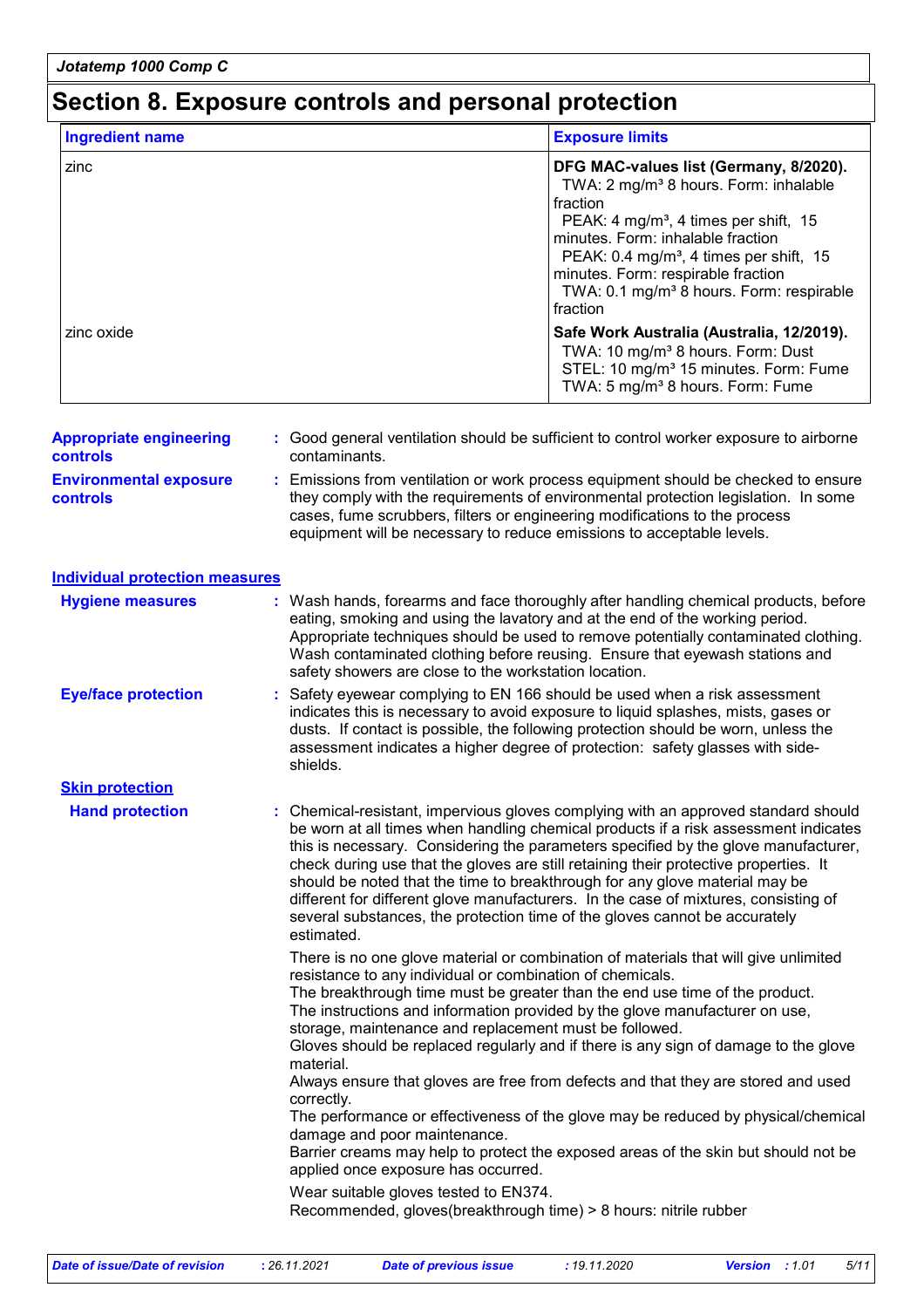# **Section 8. Exposure controls and personal protection**

| <b>Body protection</b>        | Personal protective equipment for the body should be selected based on the task<br>being performed and the risks involved and should be approved by a specialist<br>before handling this product.                                                                                 |
|-------------------------------|-----------------------------------------------------------------------------------------------------------------------------------------------------------------------------------------------------------------------------------------------------------------------------------|
| <b>Other skin protection</b>  | : Appropriate footwear and any additional skin protection measures should be<br>selected based on the task being performed and the risks involved and should be<br>approved by a specialist before handling this product.                                                         |
| <b>Respiratory protection</b> | Based on the hazard and potential for exposure, select a respirator that meets the<br>appropriate standard or certification. Respirators must be used according to a<br>respiratory protection program to ensure proper fitting, training, and other important<br>aspects of use. |

# **Section 9. Physical and chemical properties**

| <b>Appearance</b>                                 |                                                                   |
|---------------------------------------------------|-------------------------------------------------------------------|
| <b>Physical state</b>                             | $:$ Solid.                                                        |
| <b>Colour</b>                                     | $:$ Grey                                                          |
| <b>Odour</b>                                      | : Characteristic.                                                 |
| <b>Odour threshold</b>                            | : Not applicable.                                                 |
| pH                                                | : Not applicable.                                                 |
| <b>Melting point</b>                              | : Not applicable.                                                 |
| <b>Boiling point</b>                              | : Not available.                                                  |
| <b>Flash point</b>                                | : Not applicable.                                                 |
| <b>Evaporation rate</b>                           | : Not available.                                                  |
| <b>Flammability (solid, gas)</b>                  | : Not available.                                                  |
| Lower and upper explosive<br>(flammable) limits   | : Not applicable.                                                 |
| <b>Vapour pressure</b>                            | : Not available.                                                  |
| <b>Vapour density</b>                             | : Highest known value: $5.47$ (Air = 1) (zinc oxide).             |
| <b>Relative density</b>                           | : $7.1$ g/cm <sup>3</sup>                                         |
| <b>Solubility</b>                                 | : Insoluble in the following materials: cold water and hot water. |
| <b>Partition coefficient: n-</b><br>octanol/water | : Not available.                                                  |
| <b>Auto-ignition temperature</b>                  | : Not applicable.                                                 |
| <b>Decomposition temperature</b>                  | : Not available.                                                  |
| <b>Viscosity</b>                                  | : Not available.                                                  |
|                                                   |                                                                   |

# **Section 10. Stability and reactivity**

| <b>Reactivity</b>                            | : No specific test data related to reactivity available for this product or its ingredients.                                        |
|----------------------------------------------|-------------------------------------------------------------------------------------------------------------------------------------|
| <b>Chemical stability</b>                    | : The product is stable.                                                                                                            |
| <b>Possibility of hazardous</b><br>reactions | : Under normal conditions of storage and use, hazardous reactions will not occur.                                                   |
| <b>Conditions to avoid</b>                   | : No specific data.                                                                                                                 |
| <b>Incompatible materials</b>                | : Keep away from the following materials to prevent strong exothermic reactions:<br>oxidising agents, strong alkalis, strong acids. |
| <b>Hazardous decomposition</b><br>products   | : Under normal conditions of storage and use, hazardous decomposition products<br>should not be produced.                           |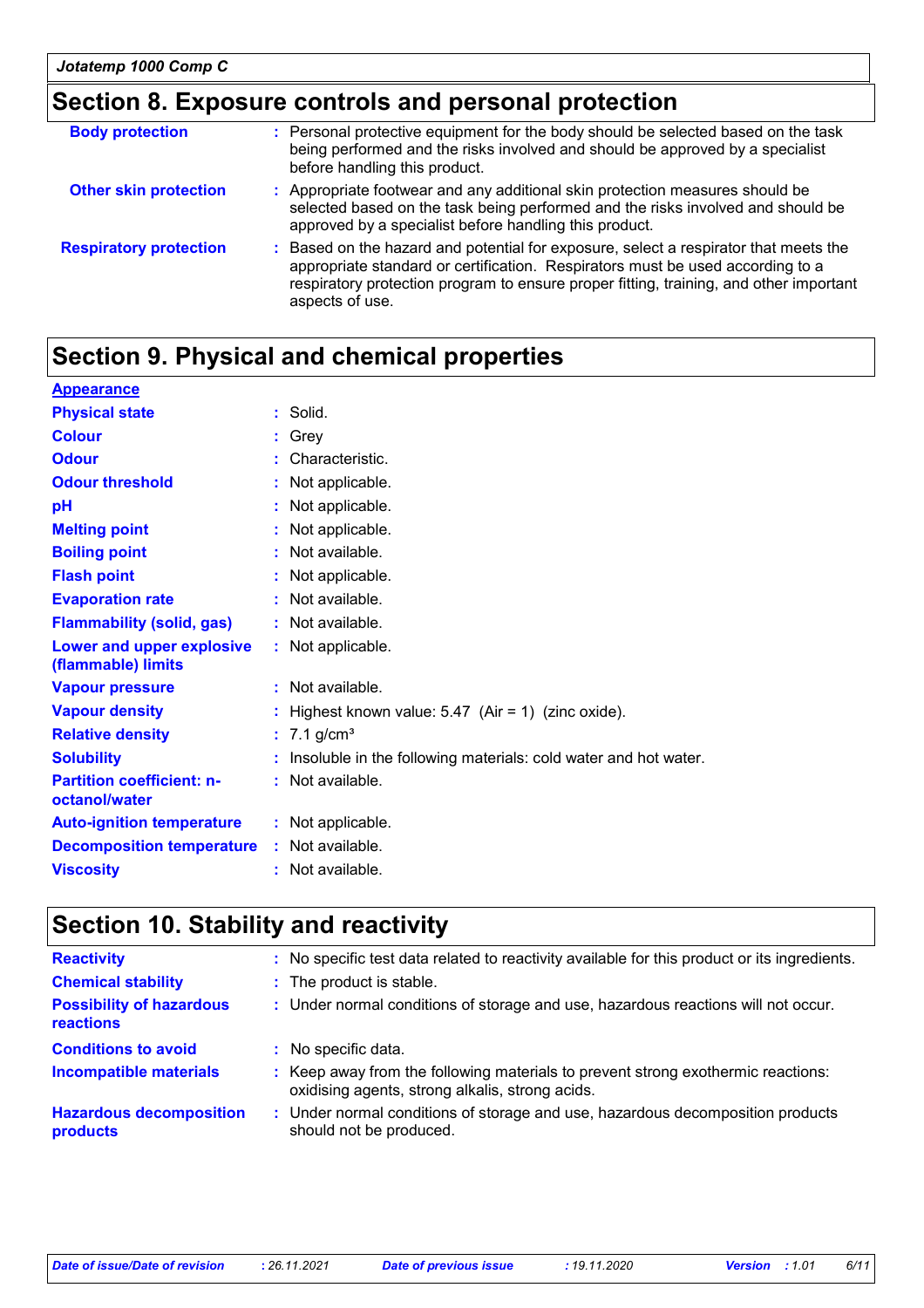## **Section 11. Toxicological information**

There are no data available on the mixture itself. The product is not classified as hazardous according to Regulation (EC) 1272/2008 as amended.

If splashed in the eyes, the liquid may cause irritation and reversible damage.

This takes into account, where known, delayed and immediate effects and also chronic effects of components from shortterm and long-term exposure by oral, inhalation and dermal routes of exposure and eye contact.

#### **Information on toxicological effects**

#### **Acute toxicity**

Not available.

#### **Irritation/Corrosion**

| <b>Product/ingredient name</b> | <b>Result</b>        | <b>Species</b> | <b>Score</b> | <b>Exposure</b>                            | <b>Observation</b> |
|--------------------------------|----------------------|----------------|--------------|--------------------------------------------|--------------------|
| zinc                           | Skin - Mild irritant | Human          |              | 72 hours 300<br>Micrograms<br>Intermittent |                    |
| zinc oxide                     | Eyes - Mild irritant | Rabbit         |              | 24 hours 500<br>Ima                        |                    |
|                                | Skin - Mild irritant | Rabbit         |              | 24 hours 500<br> mg                        |                    |

#### **Sensitisation**

#### Not available.

**Mutagenicity**

#### Not available.

**Carcinogenicity**

Not available.

#### **Reproductive toxicity**

Not available.

#### **Teratogenicity**

Not available.

### **Specific target organ toxicity (single exposure)**

Not available.

#### **Specific target organ toxicity (repeated exposure)**

Not available.

#### **Aspiration hazard**

Not available.

#### **Information on likely routes :** Not available. **of exposure**

### **Inhalation :** No known significant effects or critical hazards. **Ingestion :** No known significant effects or critical hazards. **Skin contact :** No known significant effects or critical hazards. **Eye contact :** No known significant effects or critical hazards. **Potential acute health effects**

|             | Symptoms related to the physical, chemical and toxicological characteristics |  |
|-------------|------------------------------------------------------------------------------|--|
| Eye contact | : No specific data.                                                          |  |

|  | )ate of issue/Date of revision | : 26 |
|--|--------------------------------|------|
|  |                                |      |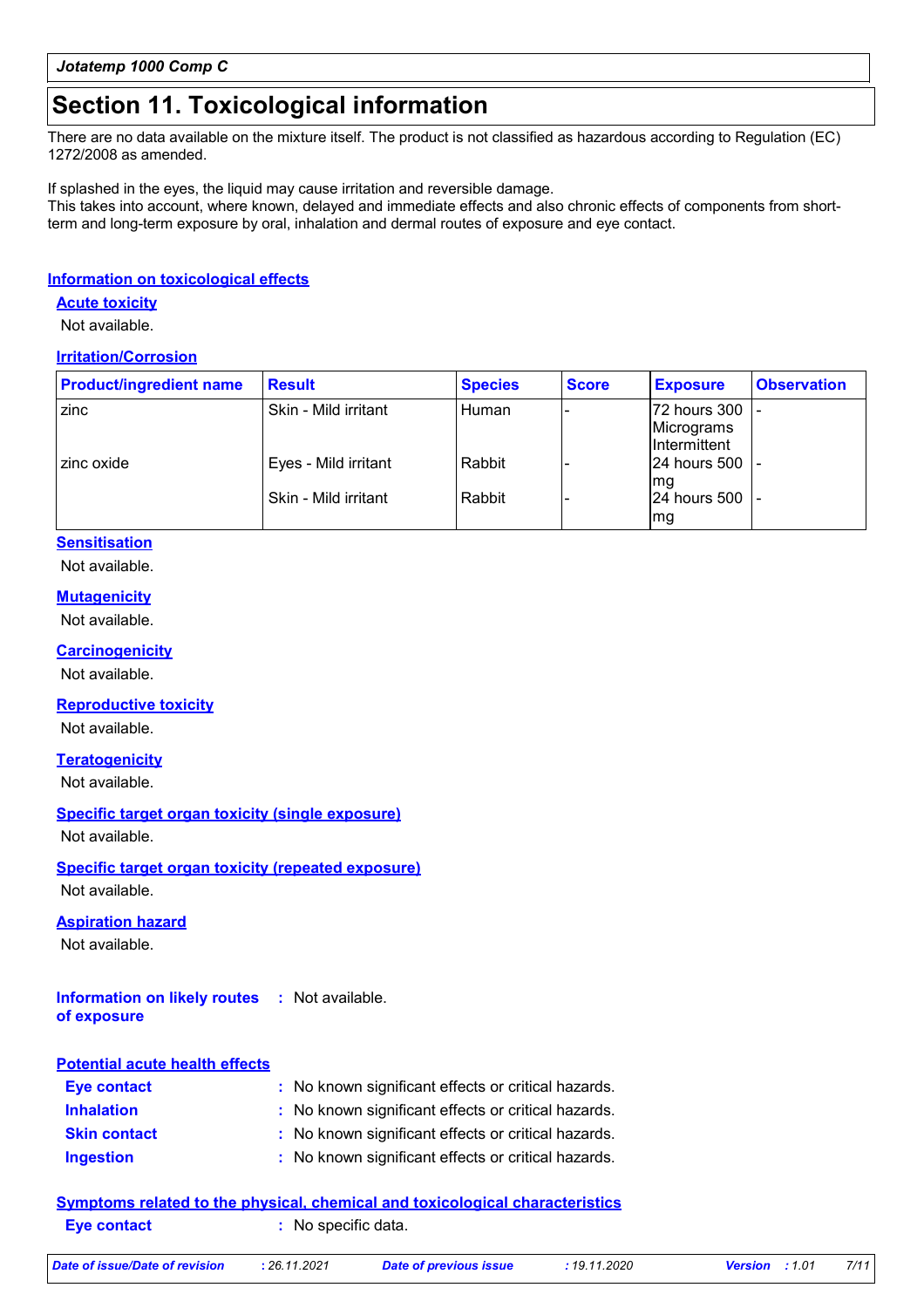# **Section 11. Toxicological information**

| <b>Inhalation</b>   | : No specific data. |
|---------------------|---------------------|
| <b>Skin contact</b> | : No specific data. |
| <b>Ingestion</b>    | : No specific data. |

#### **Delayed and immediate effects as well as chronic effects from short and long-term exposure**

| <b>Short term exposure</b>                        |    |                                                     |
|---------------------------------------------------|----|-----------------------------------------------------|
| <b>Potential immediate</b><br>effects             |    | : Not available.                                    |
| <b>Potential delayed effects : Not available.</b> |    |                                                     |
| <b>Long term exposure</b>                         |    |                                                     |
| <b>Potential immediate</b><br>effects             |    | : Not available.                                    |
| <b>Potential delayed effects : Not available.</b> |    |                                                     |
| <b>Potential chronic health effects</b>           |    |                                                     |
| Not available.                                    |    |                                                     |
| <b>General</b>                                    |    | : No known significant effects or critical hazards. |
| <b>Carcinogenicity</b>                            |    | : No known significant effects or critical hazards. |
| <b>Mutagenicity</b>                               |    | : No known significant effects or critical hazards. |
| <b>Teratogenicity</b>                             | ÷. | No known significant effects or critical hazards.   |
| <b>Developmental effects</b>                      |    | : No known significant effects or critical hazards. |
| <b>Fertility effects</b>                          |    | : No known significant effects or critical hazards. |

#### **Numerical measures of toxicity**

**Acute toxicity estimates**

Not available.

# **Section 12. Ecological information**

#### **Toxicity**

| <b>Product/ingredient name</b> | <b>Result</b>                      | <b>Species</b>                                                           | <b>Exposure</b> |
|--------------------------------|------------------------------------|--------------------------------------------------------------------------|-----------------|
| zinc                           | Acute LC50 330 µg/l Fresh water    | Daphnia - Daphnia magna                                                  | 48 hours        |
|                                | Acute LC50 0.78 mg/l Fresh water   | Fish                                                                     | 96 hours        |
| zinc oxide                     | Acute LC50 1.1 ppm Fresh water     | Fish - Oncorhynchus mykiss                                               | 96 hours        |
|                                | Chronic NOEC 0.02 mg/l Fresh water | Algae - Pseudokirchneriella<br>subcapitata - Exponential<br>growth phase | 72 hours        |

#### **Persistence and degradability**

| <b>Product/ingredient name</b> | <b>Aquatic half-life</b> | <b>Photolysis</b> | Biodegradability   |
|--------------------------------|--------------------------|-------------------|--------------------|
| <b>zinc</b>                    |                          |                   | <b>Not readily</b> |
| l zinc oxide                   |                          |                   | Not readily        |

#### **Bioaccumulative potential**

| <b>Product/ingredient name</b> | $\mathsf{LocP}_\mathsf{ow}$ | <b>BCF</b> | <b>Potential</b> |
|--------------------------------|-----------------------------|------------|------------------|
| zinc oxide                     |                             | 28960      | high             |

| Date of issue/Date of revision | . 26.11.2021 | <b>Date of previous issue</b> | : 19.11.2020 | <b>Version</b> : 1.01 | 8/11 |
|--------------------------------|--------------|-------------------------------|--------------|-----------------------|------|
|                                |              |                               |              |                       |      |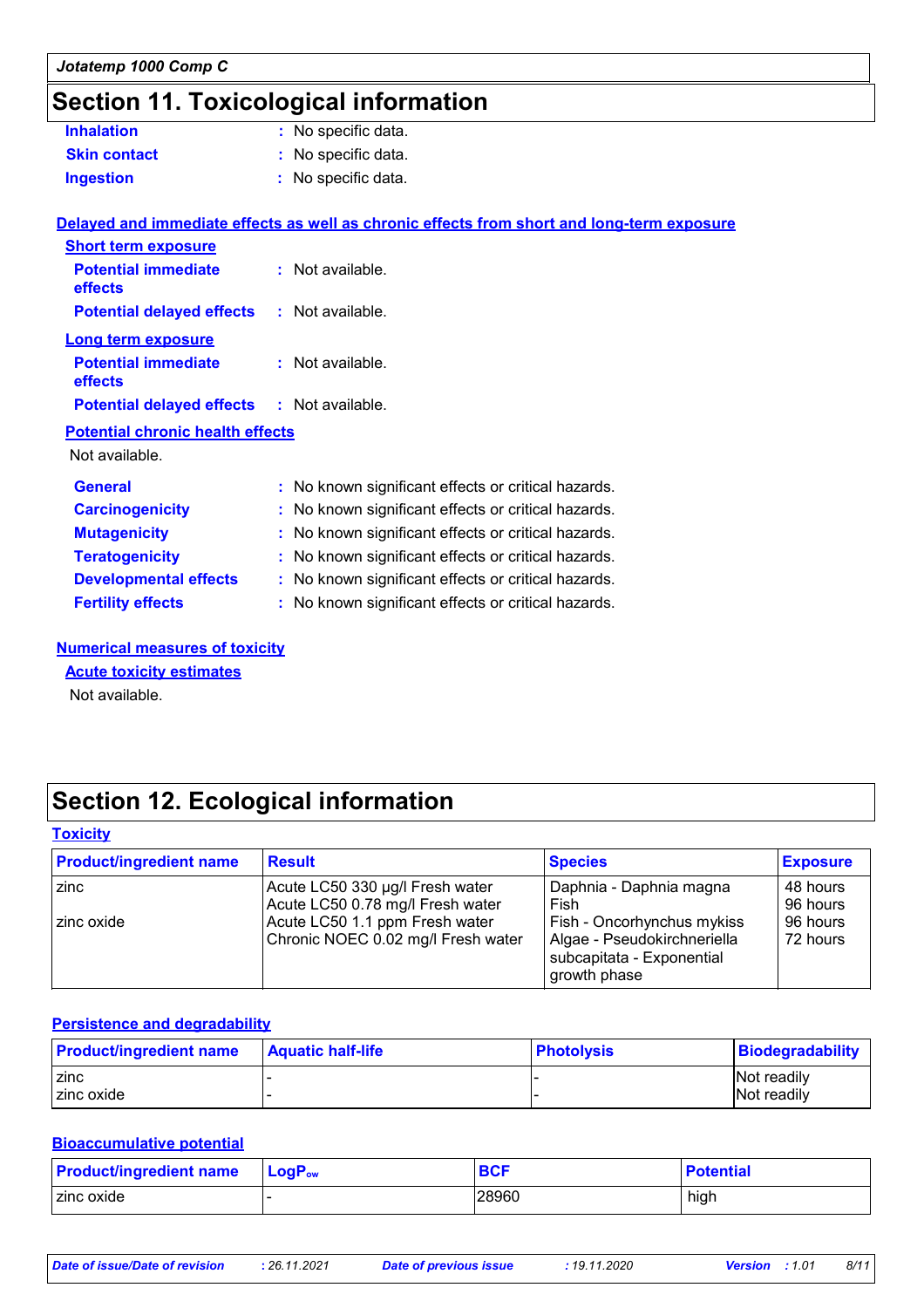# **Section 12. Ecological information**

| <b>Mobility in soil</b>                                 |                                                     |
|---------------------------------------------------------|-----------------------------------------------------|
| <b>Soil/water partition</b><br><b>coefficient (Koc)</b> | : Not available.                                    |
| <b>Other adverse effects</b>                            | : No known significant effects or critical hazards. |

# **Section 13. Disposal considerations**

| <b>Disposal methods</b> | : The generation of waste should be avoided or minimised wherever possible.<br>Disposal of this product, solutions and any by-products should at all times comply<br>with the requirements of environmental protection and waste disposal legislation<br>and any regional local authority requirements. Dispose of surplus and non-<br>recyclable products via a licensed waste disposal contractor. Waste should not be<br>disposed of untreated to the sewer unless fully compliant with the requirements of<br>all authorities with jurisdiction. Waste packaging should be recycled. Incineration or |
|-------------------------|----------------------------------------------------------------------------------------------------------------------------------------------------------------------------------------------------------------------------------------------------------------------------------------------------------------------------------------------------------------------------------------------------------------------------------------------------------------------------------------------------------------------------------------------------------------------------------------------------------|
|                         | landfill should only be considered when recycling is not feasible. This material and<br>its container must be disposed of in a safe way. Care should be taken when<br>handling emptied containers that have not been cleaned or rinsed out. Empty                                                                                                                                                                                                                                                                                                                                                        |
|                         | containers or liners may retain some product residues. Avoid dispersal of spilt<br>material and runoff and contact with soil, waterways, drains and sewers.                                                                                                                                                                                                                                                                                                                                                                                                                                              |

Do not allow to enter drains or watercourses. Material and/or container must be disposed of as hazardous waste.

| <b>Section 14. Transport information</b> |                                                                                                                                                                                                                                                                                                                                                                                           |                                                                                                                                                                                                                                                                                               |                                                                                                                                                                                                                                                                         |                                                                                                                                                                                                                     |
|------------------------------------------|-------------------------------------------------------------------------------------------------------------------------------------------------------------------------------------------------------------------------------------------------------------------------------------------------------------------------------------------------------------------------------------------|-----------------------------------------------------------------------------------------------------------------------------------------------------------------------------------------------------------------------------------------------------------------------------------------------|-------------------------------------------------------------------------------------------------------------------------------------------------------------------------------------------------------------------------------------------------------------------------|---------------------------------------------------------------------------------------------------------------------------------------------------------------------------------------------------------------------|
|                                          | <b>ADG</b>                                                                                                                                                                                                                                                                                                                                                                                | <b>ADR/RID</b>                                                                                                                                                                                                                                                                                | <b>IMDG</b>                                                                                                                                                                                                                                                             | <b>IATA</b>                                                                                                                                                                                                         |
| <b>UN number</b>                         | <b>UN3077</b>                                                                                                                                                                                                                                                                                                                                                                             | <b>UN3077</b>                                                                                                                                                                                                                                                                                 | <b>UN3077</b>                                                                                                                                                                                                                                                           | <b>UN3077</b>                                                                                                                                                                                                       |
| <b>UN proper</b><br>shipping name        | Environmentally<br>hazardous substance,<br>solid, n.o.s. (zinc, zinc<br>oxide)                                                                                                                                                                                                                                                                                                            | Environmentally<br>hazardous substance,<br>solid, n.o.s. (zinc, zinc<br>oxide)                                                                                                                                                                                                                | Environmentally<br>hazardous substance,<br>solid, n.o.s. (zinc, zinc<br>oxide)                                                                                                                                                                                          | Environmentally<br>hazardous substance,<br>solid, n.o.s. (zinc, zinc<br>oxide)                                                                                                                                      |
| <b>Transport hazard</b><br>class(es)     | 9                                                                                                                                                                                                                                                                                                                                                                                         | 9                                                                                                                                                                                                                                                                                             | $\boldsymbol{9}$                                                                                                                                                                                                                                                        | 9                                                                                                                                                                                                                   |
| <b>Packing group</b>                     | $\mathbf{III}$                                                                                                                                                                                                                                                                                                                                                                            | III                                                                                                                                                                                                                                                                                           | III                                                                                                                                                                                                                                                                     | III                                                                                                                                                                                                                 |
| <b>Environmental</b><br>hazards          | Yes.                                                                                                                                                                                                                                                                                                                                                                                      | Yes.                                                                                                                                                                                                                                                                                          | Yes.                                                                                                                                                                                                                                                                    | Yes.                                                                                                                                                                                                                |
| <b>Additional</b><br><b>information</b>  | The product is not<br>regulated as a<br>dangerous good when<br>transported by road or<br>rail in either an IBC, or<br>in other container<br>types if ≤500 kg. This<br>product is not<br>regulated as a<br>dangerous good when<br>transported in sizes of<br>≤5 L or ≤5 kg,<br>provided the<br>packagings meet the<br>general provisions of<br>4.1.1.1, 4.1.1.2 and<br>4.1.1.4 to 4.1.1.8. | This product is not<br>regulated as a<br>dangerous good when<br>transported in sizes of<br>$≤5 L$ or $≤5 kg$ ,<br>provided the<br>packagings meet the<br>general provisions of<br>4.1.1.1, 4.1.1.2 and<br>4.1.1.4 to 4.1.1.8.<br><b>Hazard identification</b><br>number 90<br>Tunnel code (-) | This product is not<br>regulated as a<br>dangerous good when<br>transported in sizes of<br>$≤5 L$ or $≤5 kg$ ,<br>provided the<br>packagings meet the<br>general provisions of<br>4.1.1.1, 4.1.1.2 and<br>4.1.1.4 to 4.1.1.8.<br><b>Emergency</b><br>schedules F-A, S-F | This product is not<br>regulated as a<br>dangerous good when<br>transported in sizes of<br>≤5 L or ≤5 kg,<br>provided the<br>packagings meet the<br>general provisions of<br>5.0.2.4.1, 5.0.2.6.1.1<br>and 5.0.2.8. |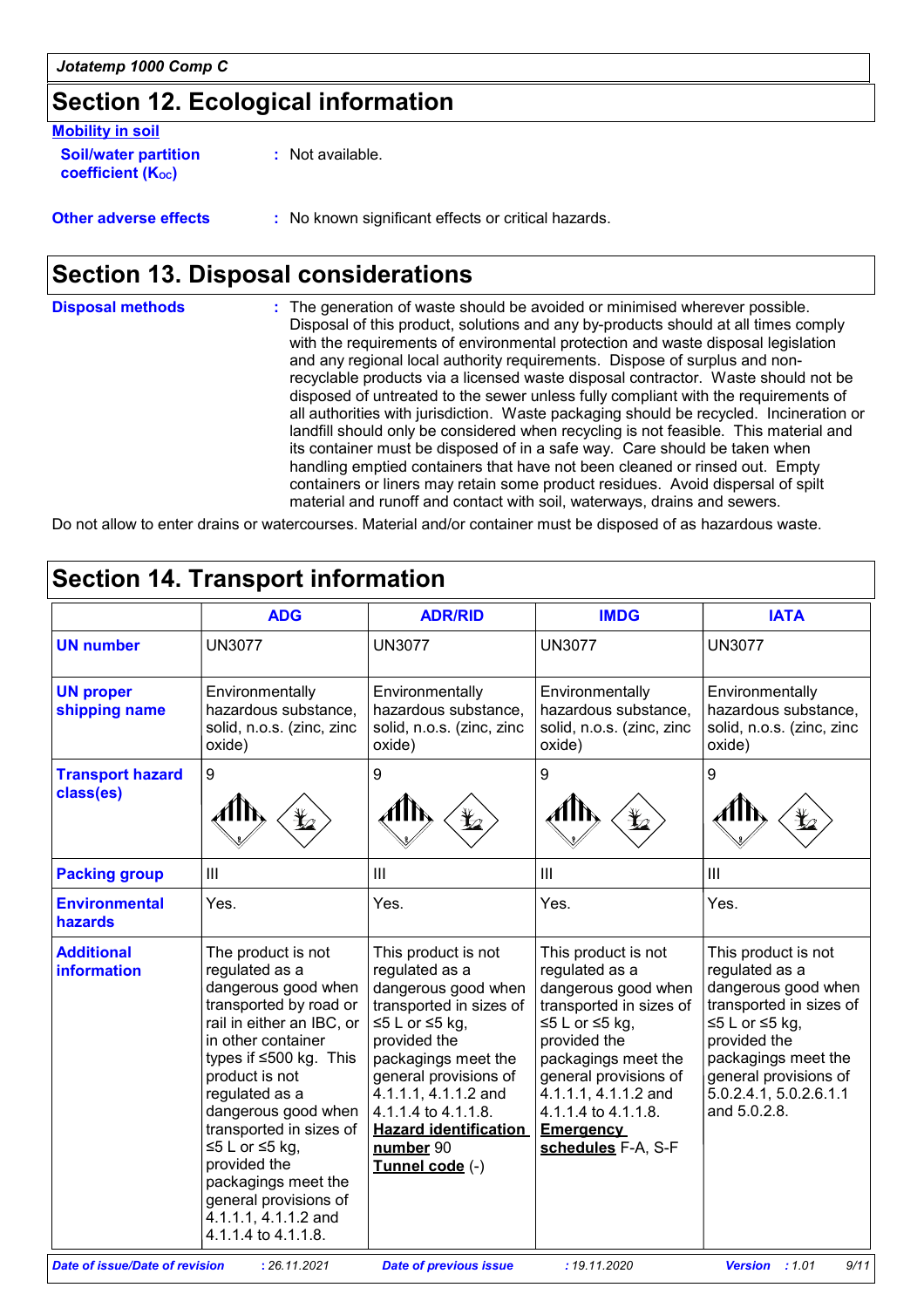# **Section 14. Transport information**

|                                                                           | Special precautions for user : Transport within user's premises: always transport in closed containers that are<br>upright and secure. Ensure that persons transporting the product know what to do in<br>the event of an accident or spillage.                                                        |
|---------------------------------------------------------------------------|--------------------------------------------------------------------------------------------------------------------------------------------------------------------------------------------------------------------------------------------------------------------------------------------------------|
| <b>Transport in bulk according : Not available.</b><br>to IMO instruments |                                                                                                                                                                                                                                                                                                        |
| <b>Marine pollutant</b><br>substances                                     | $:$ zinc, zinc oxide                                                                                                                                                                                                                                                                                   |
|                                                                           | Transport within user's premises: always transport in closed containers that are upright and secure. Ensure that<br>persons transporting the product know what to do in the event of an accident or spillage.<br>Transport in accordance with ADR/RID, IMDG/IMO and ICAO/IATA and national regulation. |

This product is not regulated as a dangerous good when transported in sizes of ≤5 L or ≤5 kg, provided the packagings meet the general provisions of 4.1.1.1, 4.1.1.2 and 4.1.1.4 to 4.1.1.8.

**Marking :** The environmental hazardous / marine pollutant mark is only applicable for packages containing more than 5 litres for liquids and 5 kg for solids.

### **Section 15. Regulatory information**

**Australia inventory (AICS) :** All components are listed or exempted. **Standard for the Uniform Scheduling of Medicines and Poisons Model Work Health and Safety Regulations - Scheduled Substances** No listed substance Not regulated. **International regulations Montreal Protocol** Not listed. **Stockholm Convention on Persistent Organic Pollutants** Not listed. **Chemical Weapon Convention List Schedules I, II & III Chemicals** Not listed.

**UNECE Aarhus Protocol on POPs and Heavy Metals** Not listed.

## **Section 16. Any other relevant information**

| <b>History</b>                    |                                                                                                                                                                                                                                                                                                                                                        |
|-----------------------------------|--------------------------------------------------------------------------------------------------------------------------------------------------------------------------------------------------------------------------------------------------------------------------------------------------------------------------------------------------------|
| Date of printing                  | : 26.11.2021                                                                                                                                                                                                                                                                                                                                           |
| Date of issue/Date of<br>revision | : 26.11.2021                                                                                                                                                                                                                                                                                                                                           |
| Date of previous issue            | : 19.11.2020                                                                                                                                                                                                                                                                                                                                           |
| <b>Version</b>                    | : 1.01                                                                                                                                                                                                                                                                                                                                                 |
| <b>Key to abbreviations</b>       | $\therefore$ ADG = Australian Dangerous Goods<br>ATE = Acute Toxicity Estimate<br><b>BCF</b> = Bioconcentration Factor<br>GHS = Globally Harmonized System of Classification and Labelling of Chemicals<br>IATA = International Air Transport Association<br>IBC = Intermediate Bulk Container<br><b>IMDG = International Maritime Dangerous Goods</b> |